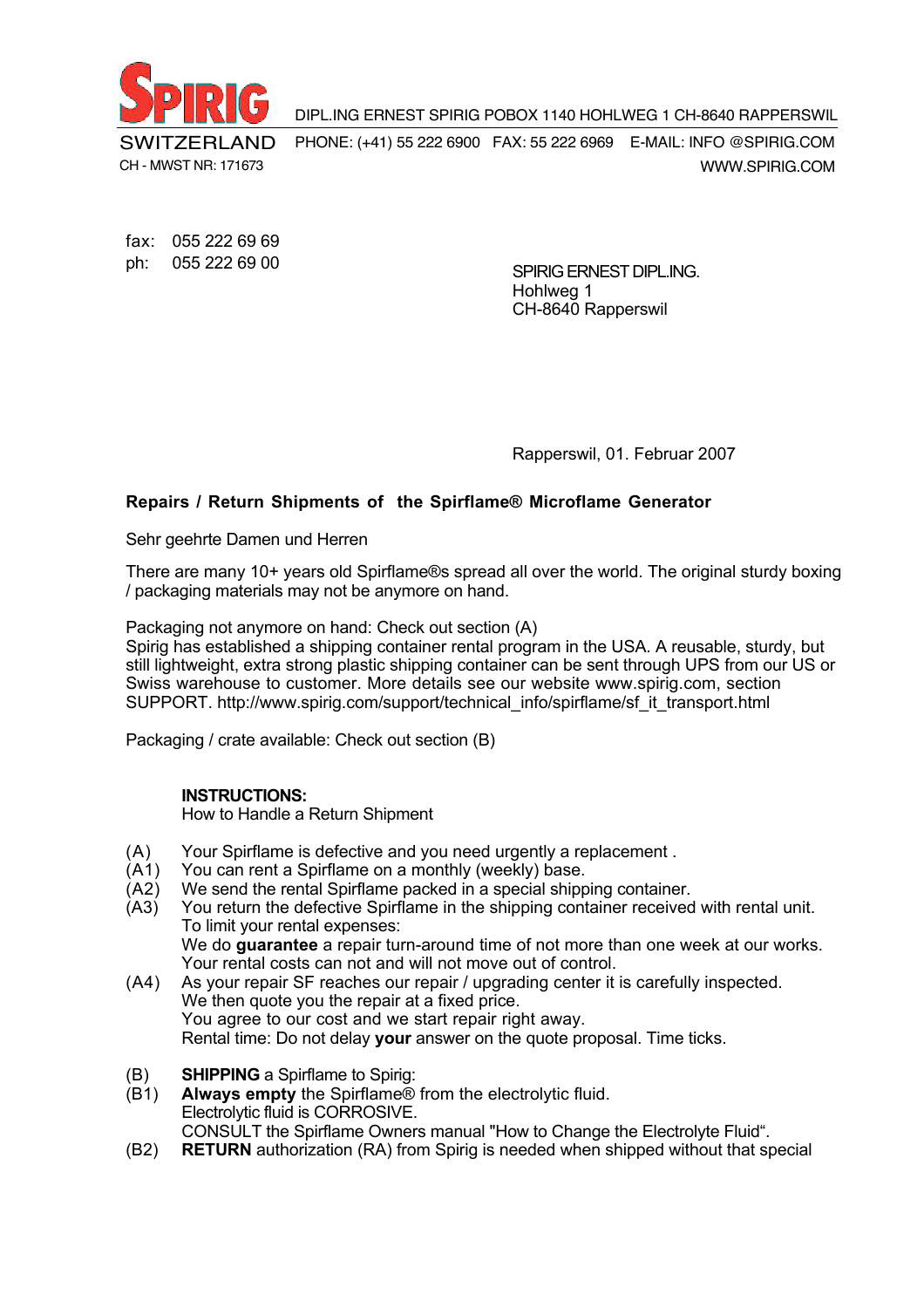SPIRIG ERNEST DIPL.ING., Brief vom 1.2.2007 Seite 2  $E(NLCT)$  on  $E(NC)$ , phot voin  $H.E.LOUT$  out  $E$ 

Spirig shipping container. You can also use your own packaging, maybe you have stored the original crate when we had delivered the Spirflame®.

- (B2a) This letter addressed to your company is your **RA**.
- (B3) **Freight** to Spirig must be **PREPAID** by sender. We can not accept freight collect shipments unless agreed.
- (B4) Always get a quote from your local (airfreight for overseas customers) freight provider.
- (B4a) **UPS shipping**: Spirig has a worldwide (most countries) special freight rate arrangement with UPS. The special Spirflame shipping container would be the prefered packaging. We can quote you from Pick-up your location to Spirig Switzerland at a firm price. Price does **not include local** customs or taxes. Price includes transport, handling and customs clearance service by UPS.
- (B5) You might need specific SHIPPING documents for exports from your country. Consult your local freight agent or UPS.

# (B6) **EXPORT PROFORMA INVOICE**

You **must** issue a Proforma-Invoice otherwise the export from your country and the import to Switzerland could be delayed.

## **Example of a proforma Invoice:**

**=====================================================**

 $\frac{1}{2}$  ,  $\frac{1}{2}$  ,  $\frac{1}{2}$  ,  $\frac{1}{2}$  ,  $\frac{1}{2}$  ,  $\frac{1}{2}$  ,  $\frac{1}{2}$  ,  $\frac{1}{2}$  ,  $\frac{1}{2}$  ,  $\frac{1}{2}$  ,  $\frac{1}{2}$  ,  $\frac{1}{2}$  ,  $\frac{1}{2}$  ,  $\frac{1}{2}$  ,  $\frac{1}{2}$  ,  $\frac{1}{2}$  ,  $\frac{1}{2}$  ,  $\frac{1}{2}$  ,  $\frac{1$ 

**PROFORMA INVOICE**: No: .........

Company name and company address Place, date:

The company ships through the freight forwarder to the Manufacturer of this equipment, Dipl. Ing. Ernest Spirig, Hohlweg 1, CH-8640 Rapperswil, Tel. +41 55 2226900 the following used materials covered by this proforma invoice

... pc USED Microflame generator SPIRFLAME® model serial no. **Exercise 1** returned to Spirig for inspection and eventual repair or discard.

|                    | Value for customs purposes: USD 350.-- (used materials) or EUR200.- |
|--------------------|---------------------------------------------------------------------|
| Customs Tarif-no.: | 8468.2000                                                           |

- - - - - - - - - - - - - - - - - - - - - - - - - - - - - -

*If shipper is located in the European Union (EU), then the standard EU origin defining statement for the origin of goods must be added on your proforma invoice as follows:*